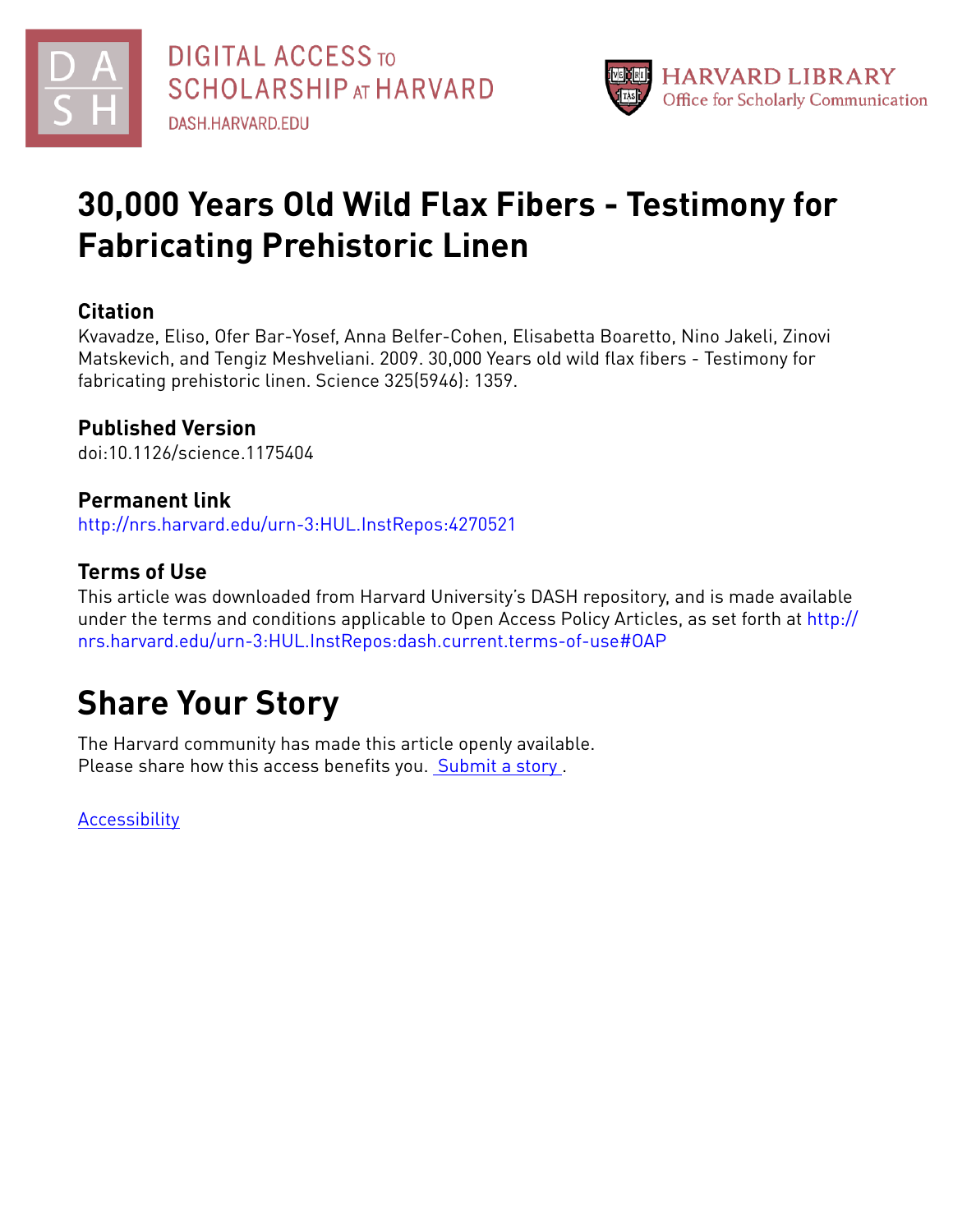### 30,000 years old wild flax fibers - testimony for fabricating prehistoric linen

Eliso Kvavadze1, Ofer Bar-Yosef2\*, Anna Belfer-Cohen3, Elisabetta Boaretto 4, Nino Jakeli5, Zinovi Matskevich2, Tengiz Meshveliani5

1Institute of Paleobiology, National Museum of Georgia, Tbilisi, 380007, Georgia. 2Department of Anthropology, Peabody Museum, Harvard University, Cambridge, MA, 02138, USA 3Institute of Archaeology, Hebrew University, Jerusalem, 91905, Israel 4Radiocarbon Dating and Cosmogenic Isotopes Laboratory, Kimmel Center for Archaeological Science, Weizmann Institute of Science, Rehovot, 76100, Israel & Dept. of Land of Israel Studies and Archaeology, Bar-Ilan University, Ramat Gan, 59100, Israel 5Georgian State Museum, Department of Prehistory, Tbilisi, 380105, Georgia

\*Correspondence to obaryos@fas.harvard.edu

Only on rare occasions does prehistoric organic material**,** other than bones**,** turn up in the excavations. Here we report a discovery of wild flax fibers from a series of Upper Paleolithic layers at Dzudzuana cave, located in the foothills of the Caucasus, Georgia (1), indicating that prehistoric hunter-gatherers were making cords for hafting stone tools, weaving baskets, or sewing garments. Other early reports of the use of plant fibers include Dolni Vestonice (Czech Republic) at ca. 29-32 ka cal BP (probably nettle, *Urtica sp.*) (*2*) and unidentified species in Ohalo II (Israel) at ca. 21 ka cal BP (*3*).

Radiocarbon dates demonstrate that Dzudzuana cave was inhabited in the Upper Palaeolithic period, during 32-26 ka 14C BP (36-31 ka cal. BP; Unit D), 23-19 ka 14C BP (28-24 ka cal. BP; Unit C), and 13-11 ka 14C BP (15.5-13 ka cal. BP; Unit B), capped by Late Neolithic/Eneolithic deposits of Unit A (6.3-5 ka 14C BP; 7-6 ka cal. BP) (*1*) (Table **S1).**

We found the flax fibers during palynological analyses of 86 clay samples of 50 grams each collected from five locations within the excavated area in 2007-2008 (Table S2). The clay deposits are rich in carbonate, and produced large amounts of non-pollen palynomorphs, including microfossils of fungi, algae, cormophytes, and animal hair. The flax fibers were present throughout the sequence with a peak in the early stages of Unit C.

Flax fibers were identified according to the characteristic properties of the structure and morphology, defined by us studying comparative microscopic samples of modern flax fibers (Figs. **S1, S2**). Literature on fibers was used in the process of identification too (*5-9*). Some of the characteristic features of the flax fibers structure are their considerable thickness (3-5 µm) and that they consist of multiple longitude segments (*6, fig.3,4; 8,fig.2*). Applying these criteria, flax fibers are easily separated from other plant fibers. For instance, cotton fibers are thin (1.5-2 µm), flattened and not segmented (*7,fig.6*). An important diagnostic property is also the particular structure of the fiber extremities. Those of flax fibers are completely straight ("cut-like"), while for example the cotton fibers ends are loose and create a convex arch, or an angle (*5, 10*). The structure of the flax fibers is linear,while that of cotton is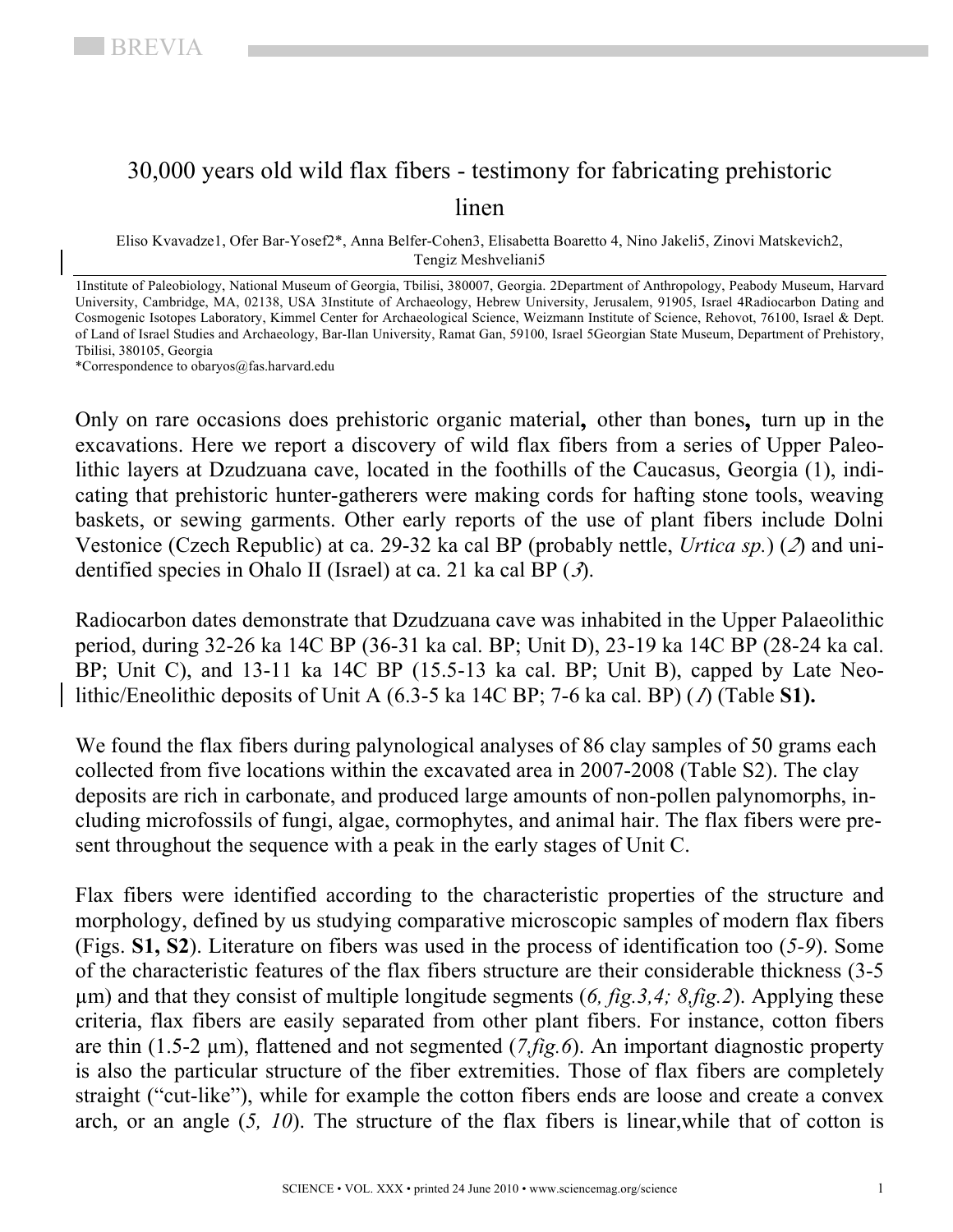smooth (*6*, fig.3,-4; *8*, fig. 2; *7*, fig.6).

We consider some of the colored fibers as dyed, since the majority of the fibers in the assemblage are colorless, as in their natural state. A wide range of natural pigments was available to the Upper Paleolithic occupants of the cave including roots and other plant parts from the flora of the Caucasus where 224 plant species used as natural pigments for dying strings and textiles were recorded (*11*). The colors range includes yellow, red, blue, violet, black, brown, green and khaki.

The earliest archaeological context in Dzudzuana - Unit D - represents the early Upper Paleolithic tool-kit of unidirectional short blades and small bladelets. The distinctive tool type is a small, finely retouched bladelet, typically  $\leq 4$  mm wide. The lithic industry in Unit C is dominated by small bladelets detached from carinated cores. Unit B is rich in blades and bladelets removed from bipolar cores, shaped into microgravettes, elongated straight-backed items and numerous end scrapers. Unit A represents admixture of Late Neolithic/Eneolithic and historical occupations (*1*). All the units contain worked bone artifacts including a perforated needle from Unit C as well as groundstone utensils and faunal remains (*4*).

All 27 clay samples from Unit D produced fibers of flax (N=488) (Table **S2**); some were spun  $(N=13)$  and dyed  $(N=58)$ , the colors are mostly black-to-grey and turquoise. One of the threads is twisted. The complete fibers are long  $(> 200$ - $\mu$ m), rounded, and comprised of segments of smaller lengths. Individual fibers are linear with thin and translucent walls. Several ends of both the complete and disbanded fibers were cut across (Fig.1)**.** 

We recovered 787 fiber fragments of various lengths from Unit C. The highest concentration was in sub-layer C-5 (Table **S2**). A few fibers were spun (N=18), and one string had numerous knots in Unit C-3. We found 38 colored fibers - black, grey, turquoise, and a pink one.

Fewer flax fibers were found in all seven samples of Unit B (N=48; only three of which were colored – one black and two turquoise) and in five samples of Unit A ( $N=30$ ).

Although climatic fluctuations are recorded through the depositional sequence, flax plants would likely have survived in the immediate environment of the cave. Several samples from Unit C) appear to be two-ply S-twisted in a relatively complex pattern (Fig. 2). The colored fibers may indicate that the inhabitants of the cave were engaged in producing colorful cloths (?). We also recovered a few tur hairs in Unit D, including colored and twisted ones (Figure **S3**). The combination of flax fibers, some tur hair, microremains of skin beetles